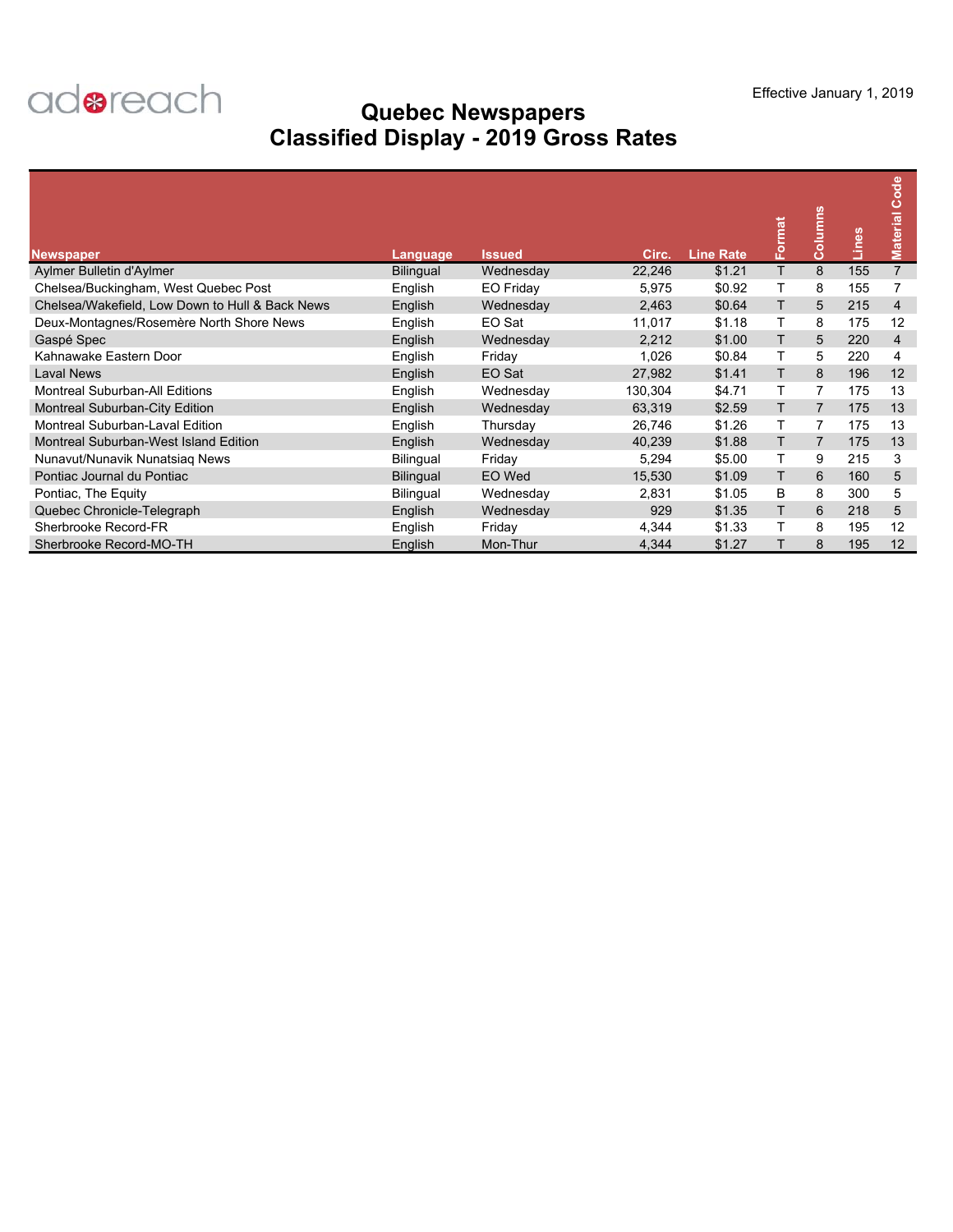

## **Display Advertising - 2019 Gross Rates Quebec Newspapers**

|                                                 |                  |               |         |              |                   | <b>Natl. Line</b> | <b>Process</b> | <b>Tar</b> | lumns |       | ᄒ<br>$\epsilon$<br>'ನ |
|-------------------------------------------------|------------------|---------------|---------|--------------|-------------------|-------------------|----------------|------------|-------|-------|-----------------------|
| <b>Newspaper</b>                                | Language         | <b>Issued</b> | Circ.   | <b>Audit</b> | <b>Audit Date</b> | Rate              | <b>Colour</b>  |            | ႙     | Lines | <b>Materia</b>        |
| Aylmer Bulletin d'Aylmer                        | <b>Bilingual</b> | Wednesday     | 22,246  | <b>CMCA</b>  | 02/28/16          | \$1.21            | \$476          |            | 6     | 155   | - 5                   |
| Chelsea/Buckingham, West Quebec Post            | English          | EO Friday     | 5,975   | <b>CMCA</b>  | 02/28/16          | \$0.92            | \$452          |            | 6     | 155   | -5                    |
| Chelsea/Wakefield, Low Down to Hull & Back News | English          | Wednesday     | 2,463   | <b>CMCA</b>  | 01/31/18          | \$0.75            | \$176          |            | 5     | 215   | 4                     |
| Deux-Montagnes/Rosemère North Shore News        | English          | EO Sat        | 11.017  | <b>CMCA</b>  | 06/30/13          | \$1.18            | \$765          |            | 8     | 175   |                       |
| Gaspé Spec                                      | English          | Wednesday     | 2,212   | <b>CMCA</b>  | 06/30/16          | \$1.00            | \$275          | т          | 5     | 220   | $\overline{4}$        |
| Kahnawake Eastern Door                          | English          | Friday        | 1,026   | <b>CMCA</b>  | 06/30/16          | \$0.84            | \$229          |            | 5     | 220   | 4                     |
| <b>Laval News</b>                               | English          | EO Sat        | 27,982  | <b>CMCA</b>  | 06/30/16          | \$1.41            | \$765          |            | 8     | 196   |                       |
| <b>Montreal Suburban-All Editions</b>           | English          | Wed/Thur      | 130,304 | <b>CMCA</b>  | 06/30/13          | \$5.14            | \$1,176        |            | 8     | 175   | -12                   |
| Montreal Suburban-City Edition                  | English          | Wednesday     | 63,319  | <b>CMCA</b>  | 06/30/13          | \$2.67            | \$588          |            | 8     | 175   | 12                    |
| Montreal Suburban-Laval Edition                 | English          | Thursday      | 26.746  | <b>CMCA</b>  | 06/30/13          | \$1.29            | \$588          |            | 8     | 175   | 12                    |
| Montreal Suburban-West Island Edition           | English          | Wednesday     | 40,239  | <b>CMCA</b>  | 06/30/13          | \$200.00          | \$588          |            | 8     | 175   | 12                    |
| Nunavut/Nunavik Nunatsiag News                  | <b>Bilingual</b> | Friday        | 5,294   | <b>CMCA</b>  | 12/31/16          | \$5.00            | \$500          |            | 6     | 215   | - 5                   |
| Pontiac Journal du Pontiac                      | <b>Bilingual</b> | EO Wed        | 15,530  | <b>CMCA</b>  | 02/28/16          | \$1.09            | \$351          |            | 6     | 160   | $-5$                  |
| Pontiac, The Equity                             | <b>Bilingual</b> | Wednesday     | 2,831   | <b>CMCA</b>  | 12/31/17          | \$0.81            | \$419          | в          | 8     | 300   | -5                    |
| Quebec Chronicle-Telegraph                      | English          | Wednesday     | 929     | <b>CMCA</b>  | 06/30/17          | \$1.35            | \$399          |            | 6     | 218   | - 5                   |
| Sherbrooke Record-FR                            | English          | Friday        | 4,344   | AAM          | 03/31/11          | \$1.33            | \$827          |            | 8     | 195   |                       |
| Sherbrooke Record-MO-TH                         | English          | Mon-Thur      | 4,344   | AAM          | 03/31/11          | \$1.27            | \$827          |            | 8     | 195   |                       |